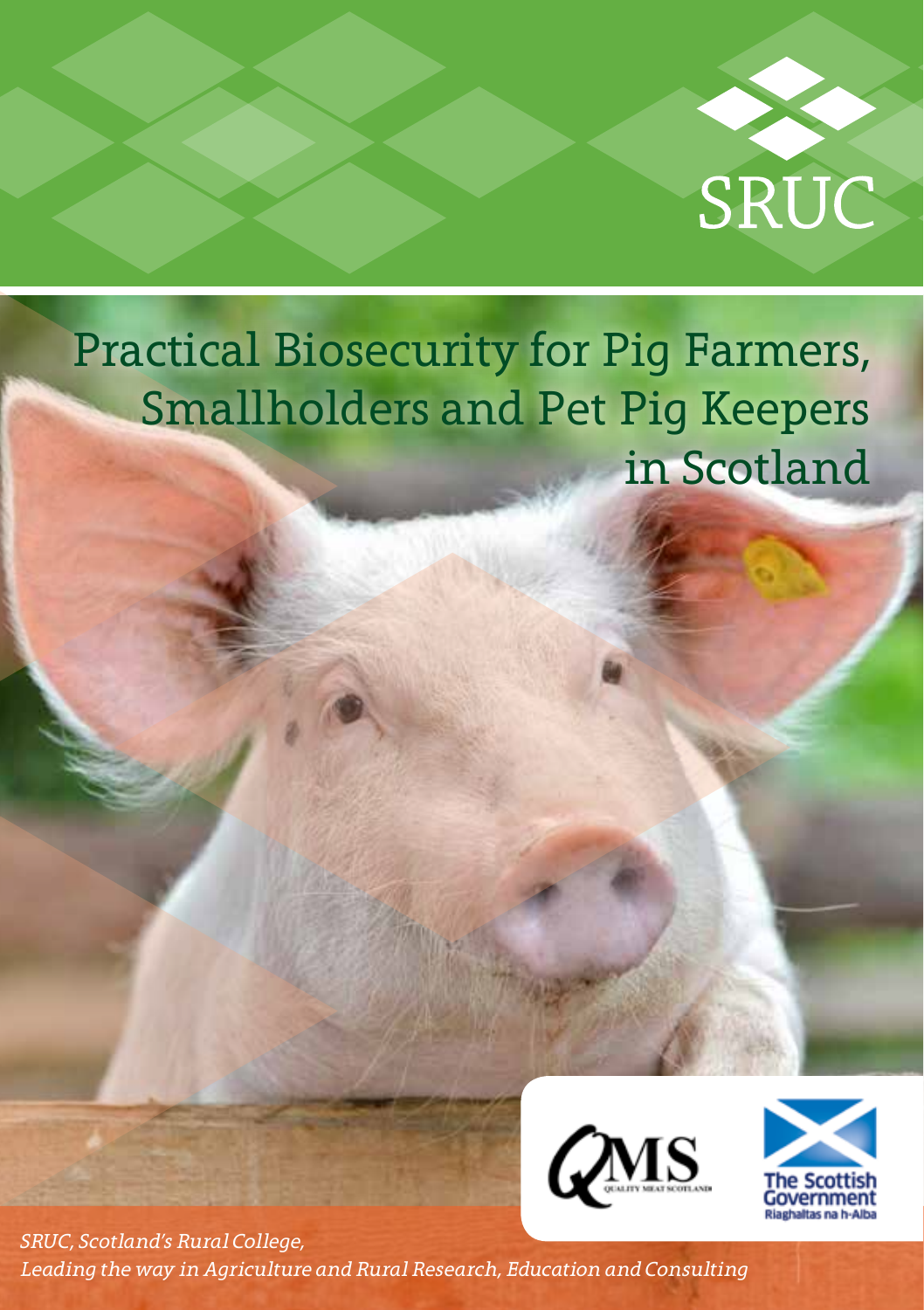# Practical Biosecurity for Pig Farmers, Small Holders and Pet Pig Keepers in Scotland

# Introduction

Outbreaks of disease can have a severe financial impact on the livestock industry. They can cause economic hardship, lead to animals suffering and have a major impact on other sectors such as food processing and tourism. This leaflet outlines the general principles of biosecurity intended for pig farmers and smallholders. These biosecurity measures will help prevent incursions of notifiable diseases such as foot and mouth disease. African swine fever and classical swine fever. Adopting good biosecurity will also help to prevent introduction of diseases that are not present on the unit thereby protecting the herd from the risks of new infections.

# Biosecurity: What is it and Why is it Important?

Biosecurity is a set of practical measures designed to reduce the risk of the introduction, establishment and spread of animal diseases, infections or infestations to, from and within an animal population. There is no "one size fits all" solution – biosecurity should be adapted to present risks. You should always get professional advice from your private vet as part of health planning procedures.

Infections can be introduced by infected animals, vehicles that have been in contact with pigs, pig products, people, bedding/slurry or contaminated equipment. Carrier pigs can look normal and healthy but spread disease directly or indirectly. Many types of infection can survive for considerable periods outside a pig and can increase the risk of spread from place to place. Maintaining a high standard of biosecurity is therefore important to keep diseases out. Some viruses spread easily in the air to other farms, so neighbours should work together to maintain the health status of pigs in the area.

Biosecurity measures that can be implemented and practised include:

#### **1. Report suspicion of disease immediately**

Prompt reporting of suspicion of notifiable disease is a legal requirement. For non-notifiable disease keepers should contact their private vet as soon as they suspect ill health in their animals. This is crucial in preventing disease spreading further within their stock or to other holdings.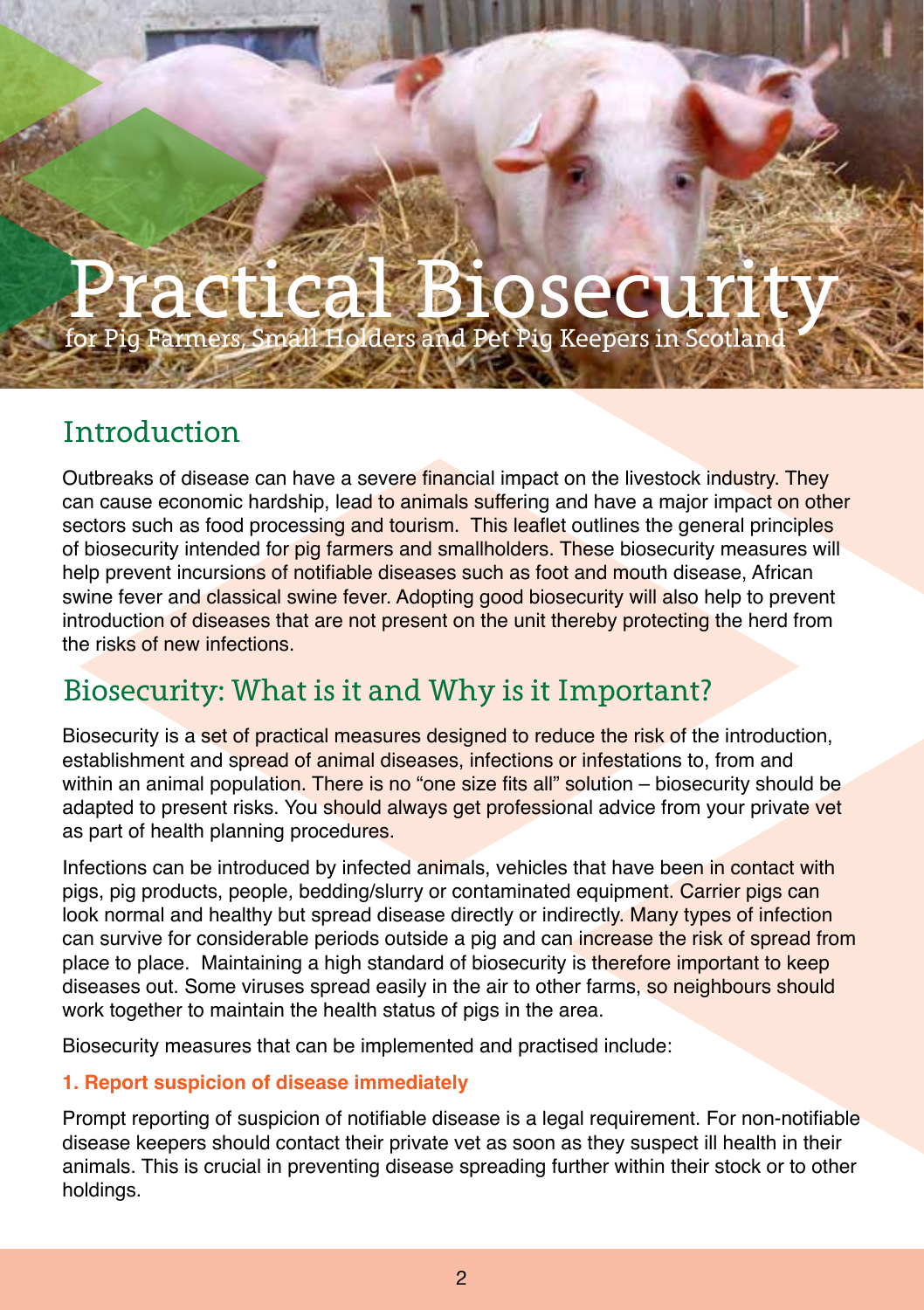

#### **2. Minimise movement of animals, people, equipment and vehicles on and off the premises**

#### **2 (i)Live Pigs**

Live pigs (e.g. replacement stock) pose the most significant risk of an incursion of infection or disease and can compromise biosecurity.

- Obtain replacements from a reputable source
- If applicable use the QMS Health Declaration form **www.qmscotland.co.uk**. Regular suppliers only need to complete declarations on subsequent occasions if their health status changes.
- **Be aware of the disease risks when considering importing live pigs or pig products, and** adhere to all import regulations.
- Use a known and approved source of semen for artificial insemination.
- All movements of pigs onto or off the premises must be registered with ScotEID. **For information about registering with ScotEID see: www.gov.scot/pigs**
- Quarantine incoming pigs and house them in isolation away from the main herd. Any diseases they may be carrying or incubating can be detected either clinically (by the signs shown) or serologically (by blood testing). Under no circumstances should animals be introduced directly into the main herd. Introduction of animals directly into the herd is always a very high risk and a significant cause of herd health breakdown.

Effective quarantine procedures require:

- A good location, ideally well away from the main herd.
- That the pigs spend sufficient time in quarantine; ideally this should be  $6 8$  weeks, but 4 weeks can be considered as a minimum on commercial farms.
- Separate staff and equipment for the isolation facility to prevent any indirect contact with the main herd. If this is not possible, it is essential to change clothing and observe strict hygiene before returning to the main herd. The quarantine area should have its own loading bay, slurry system and waste disposal.
- Daily routines and practices to be written into a health plan and adhered to.
- Pigs can be tested for freedom from specific diseases while in quarantine if extra assurance is required.
- When animals move onto a holding there is a standstill period when other stock (including pigs) cannot be moved off the farm. Guidance on the requirements can be found at: **www.gov.scot/Diseases/MovementRestrictions/SeparationAgreements**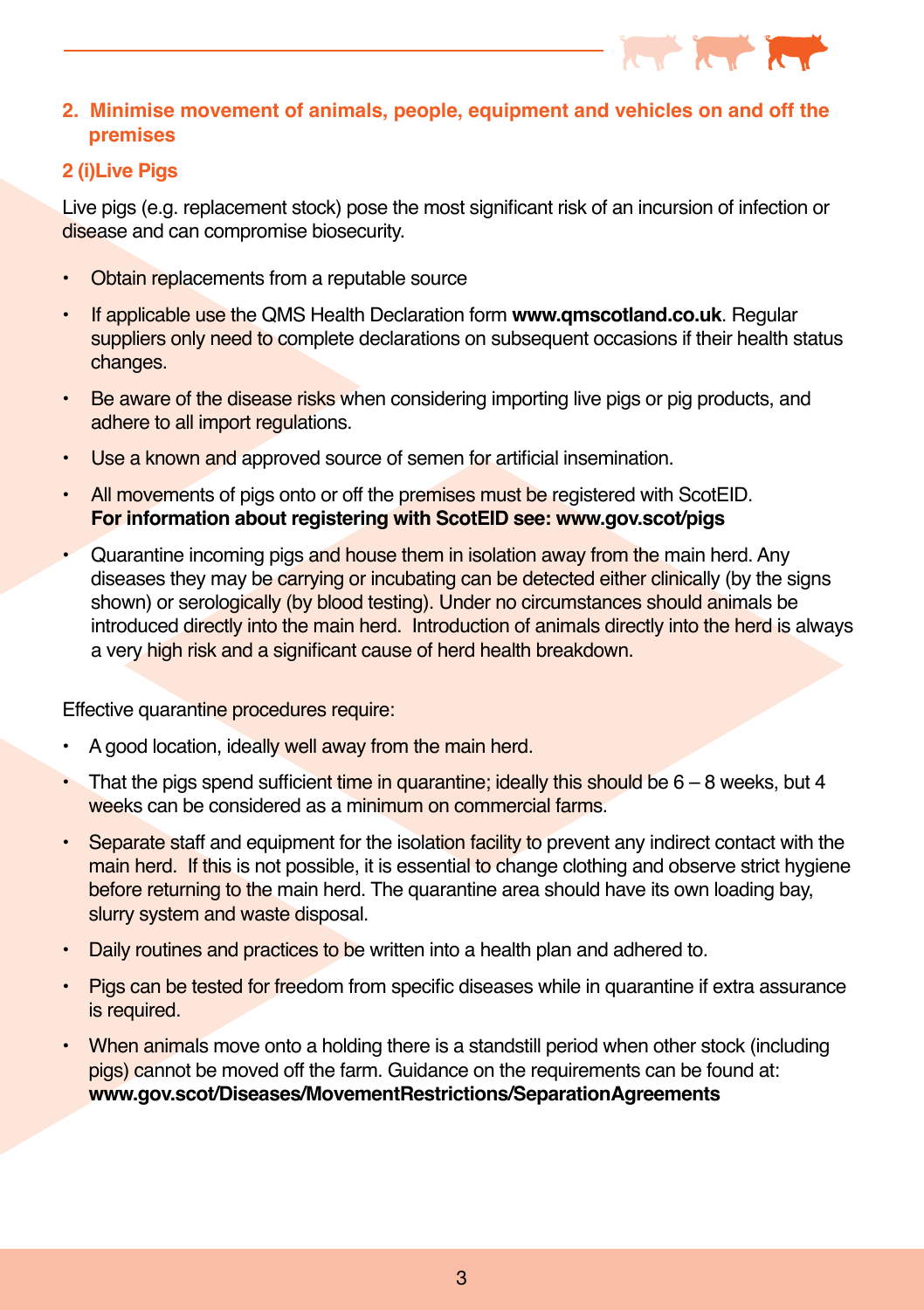

#### **2 (ii) People**

- Avoid using the same staff across premises, even within the same business. If staff must move between premises, strict biosecurity protocols should be implemented i.e. boots and clothes should be changed between each of the premises, hair should be protected with clean head covering and hands should be washed between premises
- Avoid unnecessary visitors entering your premises. If this is not possible ensure visitors change into the clean clothes and boots provided and they follow biosecurity procedures.

#### **2 (iii) Equipment**

- Avoid sharing equipment between premises, even within the same business. If this is not possible, equipment should be thoroughly cleansed and disinfected between premises.
- Any equipment moving on to or from premises must be thoroughly cleaned and disinfected. This includes veterinary equipment, slurry spreaders etc.

#### **2 (iv) Vehicles**

Vehicles can become contaminated and can carry disease. **Viruses such as Porcine Epidemic Diarrhoea virus can be shed in the faeces of infected animals at extremely high rates and they spread easily and quickly via contaminated vehicles**

• Any vehicle used to transport a pig must be cleansed and disinfected to a strict standard before and after each use. This is a legal requirement throughout GB. (Guidance on the requirements can be found at:

**http://www.legislation.gov.uk/ssi/2005/653/contents/made**

- Unauthorised vehicles should not be allowed onto the premises. At times of heightened risk, well-maintained disinfectant wheel dips should be used on the approach to and from the premises. Disinfection equipment should be provided for vehicles that have to enter and leave the premises (washers and disinfectant sprays). For advice on approved disinfectants see: **www.gov.scot/Animal-welfare/approveddisinfectants**
- Drivers should change their foot wear for use on farm and driving the vehicle. Footwear should be cleansed and disinfected when entering the premises and again before getting into the vehicle.
- Any vehicles entering or leaving the parts of the premises where pigs are kept should follow the principle of "clean on, clean off". Vehicles should have their wheels and wheel arches cleansed and disinfected and be free of visible contamination. Foot wells should be clean and floor mats cleaned and disinfected regularly. This applies to the drivers of commercial hauliers as well as farm vehicles.
- Minimise the risk of cross-contamination between "dirty" on-site vehicles and those entering/leaving the premises.
- Where possible vehicles should not enter any part of the site where the pigs are kept.
- Feed and other supplies should be delivered from outside the perimeter fence. If unloading bulk feed or other materials by blowing, the hose used should belong to the premises, to avoid indirect contact with other farms.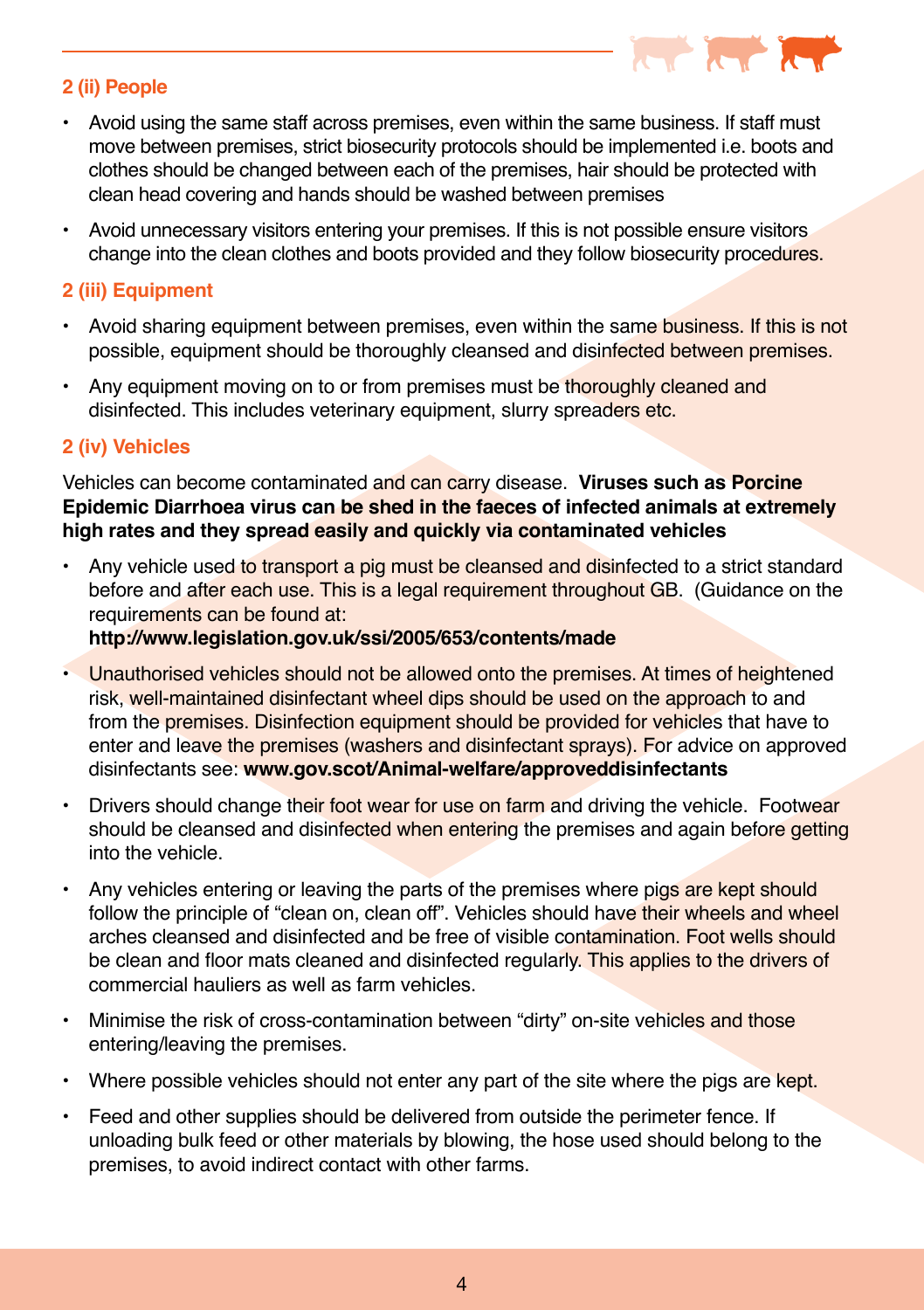

- The loading bay must also be on the perimeter of the premises. Pig transporters must not enter the premise, especially if carrying pigs from premises with lower health status. 'No Entry' signs with a contact telephone number should be clearly visible at gates and the loading bay.
- **3. Animal identification**
- Pig identification and traceability is an essential part of disease control in Scotland.
- In the event of a disease outbreak, it is important that pig movements can be easily traced.
- Each pig keeper must register the land they keep pigs on with the Rural Payment and Inspections Division (RPID). RPID will issue a unique identifier for the land known as a County Parish Holding (CPH) number. The CPH number must be used to report moves off or on the land.
- Each pig keeper must also register with the Animal, Plant Health Agency (APHA) as a pig keeper. APHA will issue a unique herd mark which must be used to identify pigs born on the holding.
- Further information on pig identification and traceability requirements can be found at: **www.gov.scot/pigs**
- **4. Keepers should check pigs regularly**
- Pigs must be checked at least once a day to detect illness and prevent any avoidable suffering.
- Any pigs that appear to be ill or injured must be cared for appropriately.
- If the pigs do not respond, veterinary assistance must be sought as soon as possible.
- Inspection involves moving among the pigs encouraging them to rise and move and looking at them closely for signs of problems such as injuries or ill health.
- Follow the Codes of Practice for the Welfare of Pigs: **http://www.gov.scot/Resource/0039/00391633.pdf**
- **5. Food, Water and Bedding**
- Feed brought on should be of high quality and from reputable sources.
- It is illegal to feed pigs with kitchen or catering waste. This practice is prohibited under Animal By-Products legislation, guidance is available from: **www.gov.scot/Animal-welfare/AnimalByProducts**
- Water, if not from the mains, should be checked for bacteriological quality from time to time and disinfection systems used if it fails to meet minimum standards. Flow rates and availability must be adequate for the age of pigs and stage of the production cycle.
- Bedding material must not be purchased from other premises with pigs and should be stored carefully to prevent contamination with wildlife faeces.

#### **6. Pests and wildlife**

- Rodents, birds, flies and a wide variety of wildlife are capable of transmitting diseases to pigs.
- Netting and bait traps are recommended to prevent rodents and flies entering buildings.